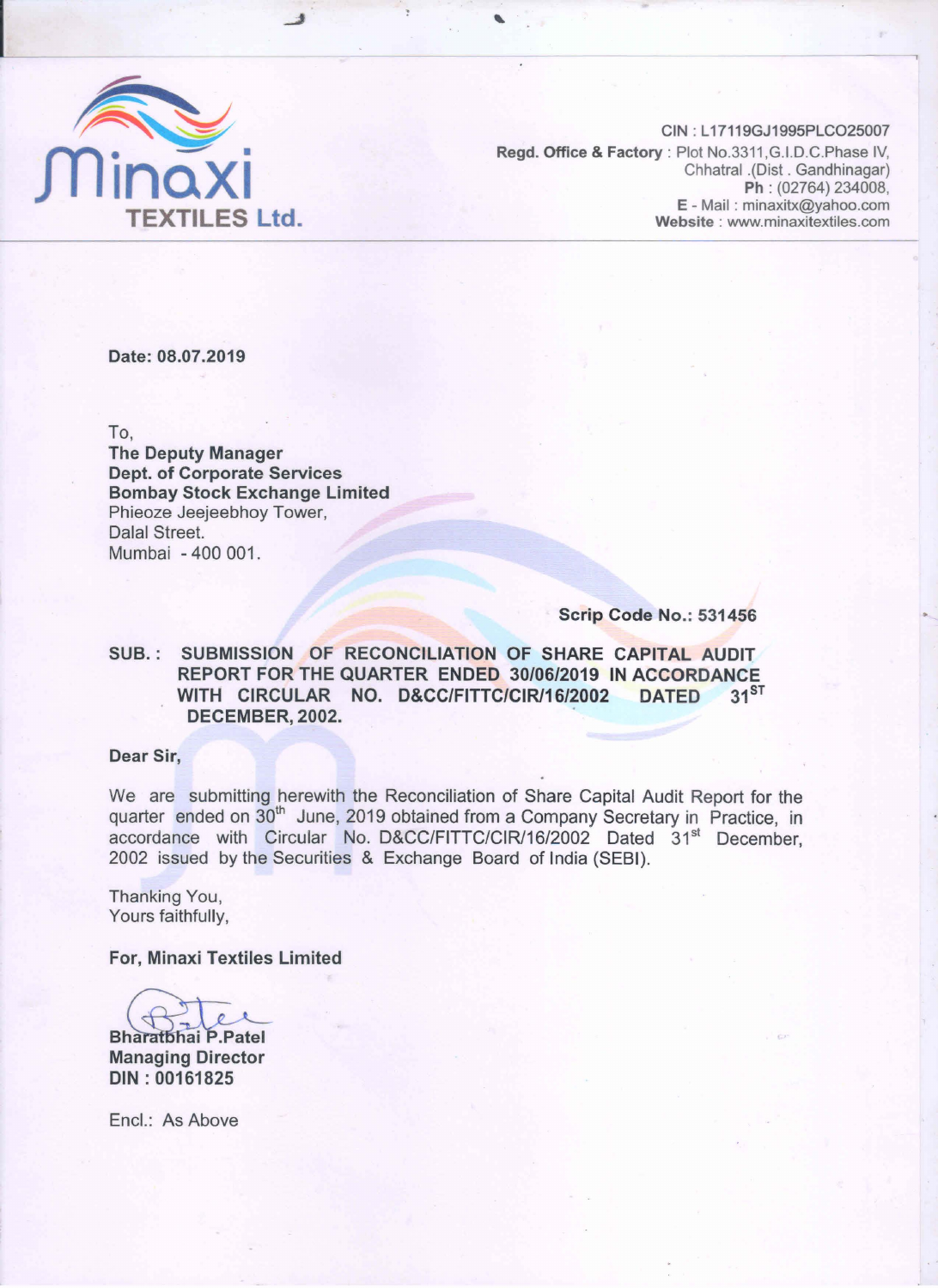

 $\pmb{\Delta}$ 

# ASHOK P. PATHAK & Co.

CS Ashok P. Pathak Company Secretary & Insolvency Professional

F-904, Titanium City Centre, 100 Ft Anand Nagar Road, Near Indian Oil Petrol Pump. Satellite, Ahmedabad - 380015 (0) 079·26934123 (M) +91 9327002122 E-mail: csashokppathak@gmail.com

# RECONCILIATION OF SHARE CAPITAL AUDIT

| 1.  | For Quarter Ended                                                        | 30-06-2019                                                                                           |                                                                                                          |  |
|-----|--------------------------------------------------------------------------|------------------------------------------------------------------------------------------------------|----------------------------------------------------------------------------------------------------------|--|
| 2.  | <b>ISIN</b>                                                              | INE952C01028                                                                                         |                                                                                                          |  |
| 3.  | Face Value                                                               | $\overline{\overline{\xi}}$ . 1/- each                                                               |                                                                                                          |  |
|     |                                                                          |                                                                                                      |                                                                                                          |  |
| 4.  | Name of the Company                                                      | <b>Minaxi Textiles Limited</b>                                                                       |                                                                                                          |  |
| 5.  | Registered Office                                                        | Plot No.3311, G.I.D.C., Phase-IV, Chhatral, Taluka :<br>Kalol, Dist.: Gandhinagar - 382729, Gujarat. |                                                                                                          |  |
| 6.  | Correspondence Address                                                   | Plot No.3311, G.I.D.C., Phase-IV, Chhatral, Taluka :<br>Kalol, Dist.: Gandhinagar - 382729, Gujarat. |                                                                                                          |  |
| 7.  | Telephone & Fax Nos.                                                     | (02764) 234008 / 234142                                                                              |                                                                                                          |  |
| 8.  | Email Address                                                            | minaxitx@yahoo.com                                                                                   |                                                                                                          |  |
| 9.  | Names of the Stock Exchange where the<br>Company's securities are listed | Bombay Stock Exchange Limited (BSE)                                                                  |                                                                                                          |  |
|     |                                                                          | Number of shares                                                                                     | % of Total                                                                                               |  |
| 10. | <b>Issued Capital</b>                                                    | 61800000*                                                                                            | 100.00%                                                                                                  |  |
| 11. | Listed Capital (Exchange-wise) BSE                                       | 49416000                                                                                             | 79.96%                                                                                                   |  |
| 12. | Held in dematerialized form in CDSL                                      | 8492795                                                                                              | 13.74%                                                                                                   |  |
| 13. | Held in dematerialized from in NSDL                                      | 39043205                                                                                             | 63.18%                                                                                                   |  |
| 14. | Physical                                                                 | 1880000                                                                                              | 3.04%                                                                                                    |  |
| 15. | Total No. of shares $(12+13+14)$                                         | 49416000                                                                                             | 79.96%                                                                                                   |  |
| 16. | Reason for difference if any, between $(10&11)$ , $(10&15)$ , $(11&15)$  |                                                                                                      | *There is a difference of<br>12384000 shares in (10&11)<br>and $(10&15)$ as the shares<br>are forfeited. |  |



Contd...2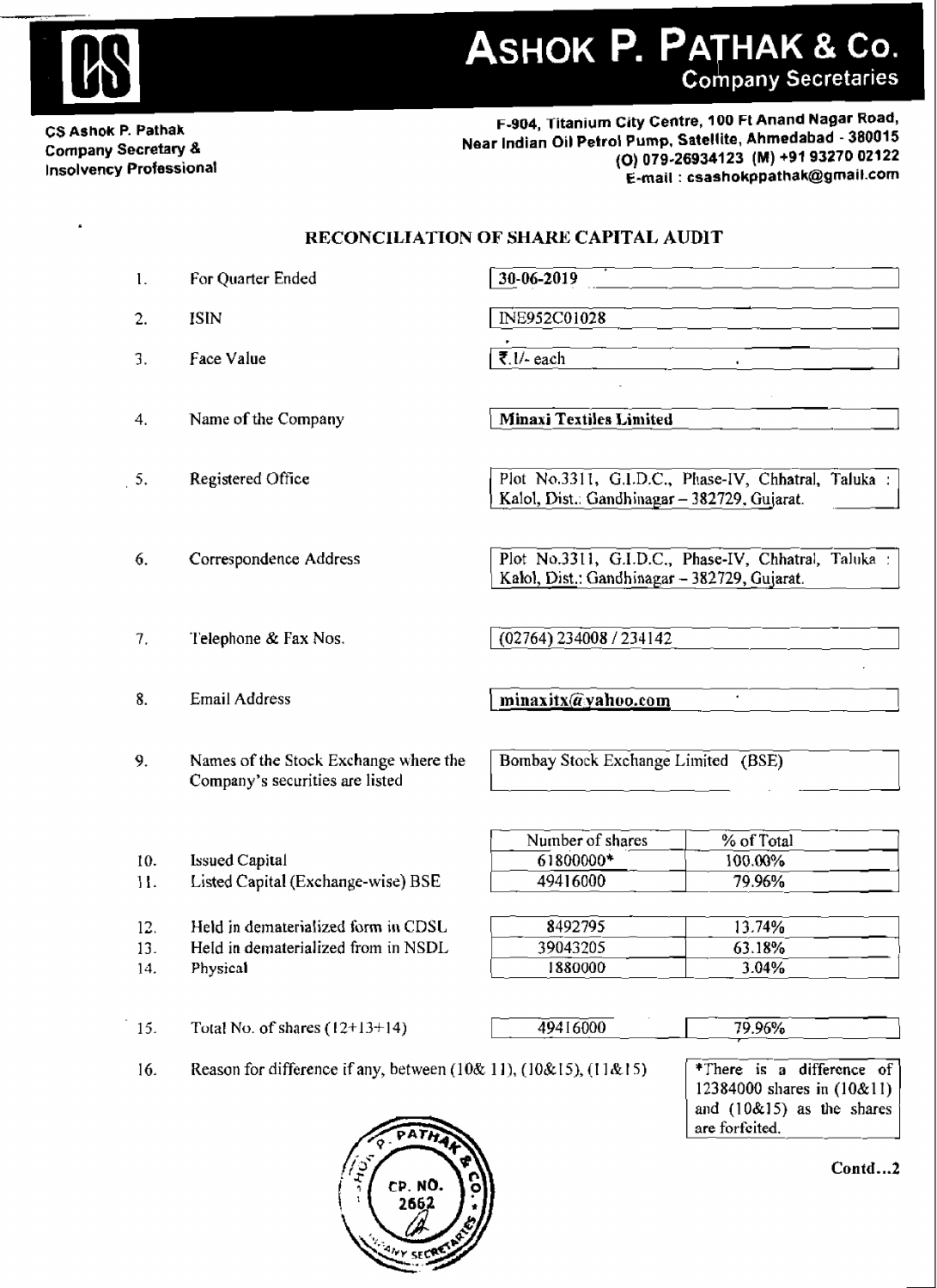

ASHOK P. PATHAK & Co. **Company Secretaries** 

CS Ashok P. Pathak Company Secretary & Insolvency Professional

F-904, Titanium City Centre, 100 Ft Anand Nagar Road, Near Indian Oil Petrol Pump, Satellite, Ahmedabad - 380015 (0) 079-26934123 (M) +91 9327002122 E-mail: csashokppathak@gmail.com

# •• *.11211 •••*

17. Certifying the details of changes in share capital during the quarter under consideration as per Table Show

| <b>Particulars</b>    | No. of<br>shares | Applied/<br>Not applied<br>for listing | Listed on<br><b>Stock</b><br><b>Exchanges</b><br>(Specify<br>Names) | Whether<br>intimated to<br><b>CDSL</b> | Whether<br>intimated<br>to NSDL | In-principal<br>approval<br>pending for<br>SE (Specify<br>Names) |
|-----------------------|------------------|----------------------------------------|---------------------------------------------------------------------|----------------------------------------|---------------------------------|------------------------------------------------------------------|
| Rights                | Nil              | Nil                                    | N.A.                                                                | N.A.                                   | N.A.                            | N.A.                                                             |
| <b>Bonus</b>          | Nil              | Nil                                    | N.A.                                                                | N.A.                                   | N.A.                            | N.A.                                                             |
| Preferential<br>Issue | Nil              | Nil                                    | N.A.                                                                | N.A.                                   | N.A.                            | N.A.                                                             |
| <b>ESOPs</b>          | Nil              | Nil                                    | N.A.                                                                | N.A.                                   | N.A.                            | N.A.                                                             |
| Amalgamation          | Nil              | Nil                                    | N.A.                                                                | N.A.                                   | N.A.                            | N.A.                                                             |
| Conversion            | Nil              | N <sub>1</sub>                         | N.A.                                                                | N.A.                                   | N.A.                            | N.A.                                                             |
| <b>Buyback</b>        | Nil              | Nil                                    | N.A.                                                                | N.A.                                   | $NA$ .                          | N.A.                                                             |
| Capital<br>Reduction  | Nil              | Nil                                    | N.A.                                                                | N.A.                                   | N.A.                            | N.A.                                                             |
| Forfeiture            | Nil              | Nil                                    | N.A.                                                                | N.A.                                   | N.A.                            | N.A.                                                             |
| Any Other             | Nil              | Nil                                    | N.A.                                                                | N.A.                                   | N.A.                            | N.A.                                                             |

18. Register of Members is updated (Yes/No) Ifnot, updated up to which date

- $\overline{\mathrm{Yes}}$
- 19. Reference of previous quarter with regards to excess dematerialized shares, if any
- 20. Has the company resolved the matter mentioned in point no.19 above in the current quarter? If not, reason why?
- 21. Mentioned the total no. of requests, if any, confirmed after 21 days and the total no. of request pending beyond 21 days with the reason for delay

| Total No. of demat requests   | No. of request                   | No. of shares | Reason for delay |
|-------------------------------|----------------------------------|---------------|------------------|
| Confirm after 21 days         | Nil                              | Nil           | Not applicable   |
| Pending for more than 21 days | Nil                              | Nil           | Not applicable   |
| v<br>- 1                      | РАТЕ<br>CP NQ.<br>2662<br>ルー・レビー |               | Contd3           |



[ N.A.

N.A.<br>—————————